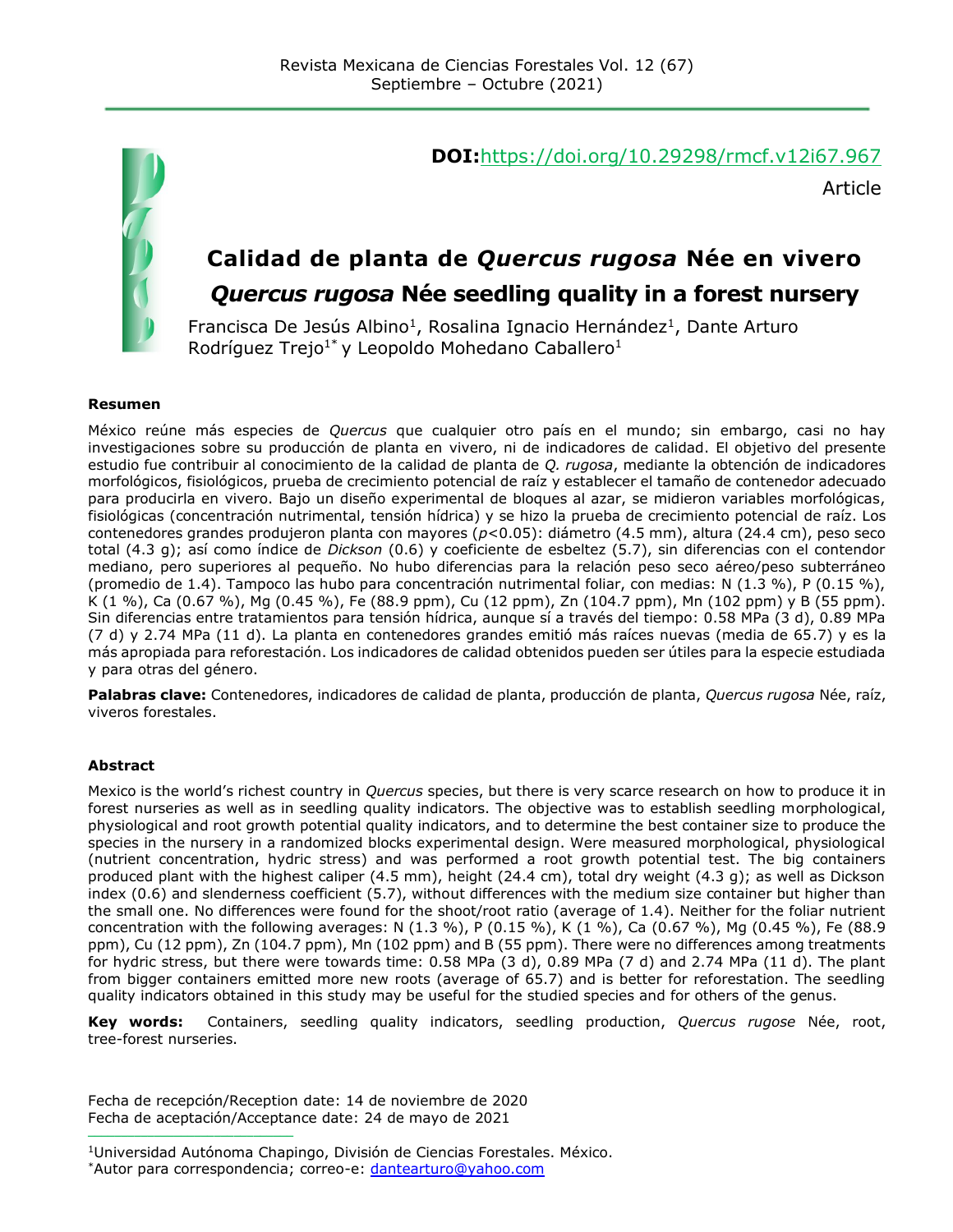## **Introduction**

Mexico is a mega-biodiverse country from its geographical location and physiographic and climatic variation. As part of this biodiversity, it has 170 species of oaks, which defines it as the country with the greatest richness of the *Quercus* genus on the planet, followed by China with 150 species, while worldwide there are 450 of them (Zavala, 2007). In the whole nation, oaks live in temperate-cold, semi-arid and tropical zones and are present in all states, except for *Yucatán*. The genus grows in areas with average annual rainfall between 350 and 2 000 mm, from zero to nine months of drought, and altitudes from 0 to 3 500 m. It forms pure stands (of species of the genus) or mixed, mainly with pines (Zavala, 1995, 2003; Rzedowski, 2006). There are 9 518 561 ha with broadleaf forests in Mexico, mainly *Quercus*, and 14 499 659 000 ha of conifers and broadleaves, most of them *Pinus-Quercus* (UACH-Semarnap, 1999).

These forests provide environmental services, such as carbon and water capture, erosion prevention and enrichment of the soil with organic matter, and host or are a matrix for a great variety of plant and wildlife species, such as squirrels, birds, wasps, bees, flies, beetles, orchids, lichens, bromeliads, ferns and climbers (Arizaga *et al.,* 2009).

The rural communities use oaks wood to make charcoal, and firewood as well as raw material to build houses, furniture, agricultural implements, handicrafts, among the most valuable. Acorns of several species are fed to livestock. At the industrial level, with oak wood handles for tools, furniture and staves are made, among other products are made. The grasslands associated with various oak groves and pine-oak forests are of livestock importance (Arizaga *et al.,* 2009).

*Quercus rugosa* Née is one of the most widely distributed oaks in the country. It is found in 23 states, between 1 100 and 3 000 m asl. It is a tree 8 to 30 m high, with a diameter to the breast height of 10 to 80 cm, even larger, a wide rounded crown and slow growth. It is evergreen or shortdeciduous, flowers in March-June and bears

148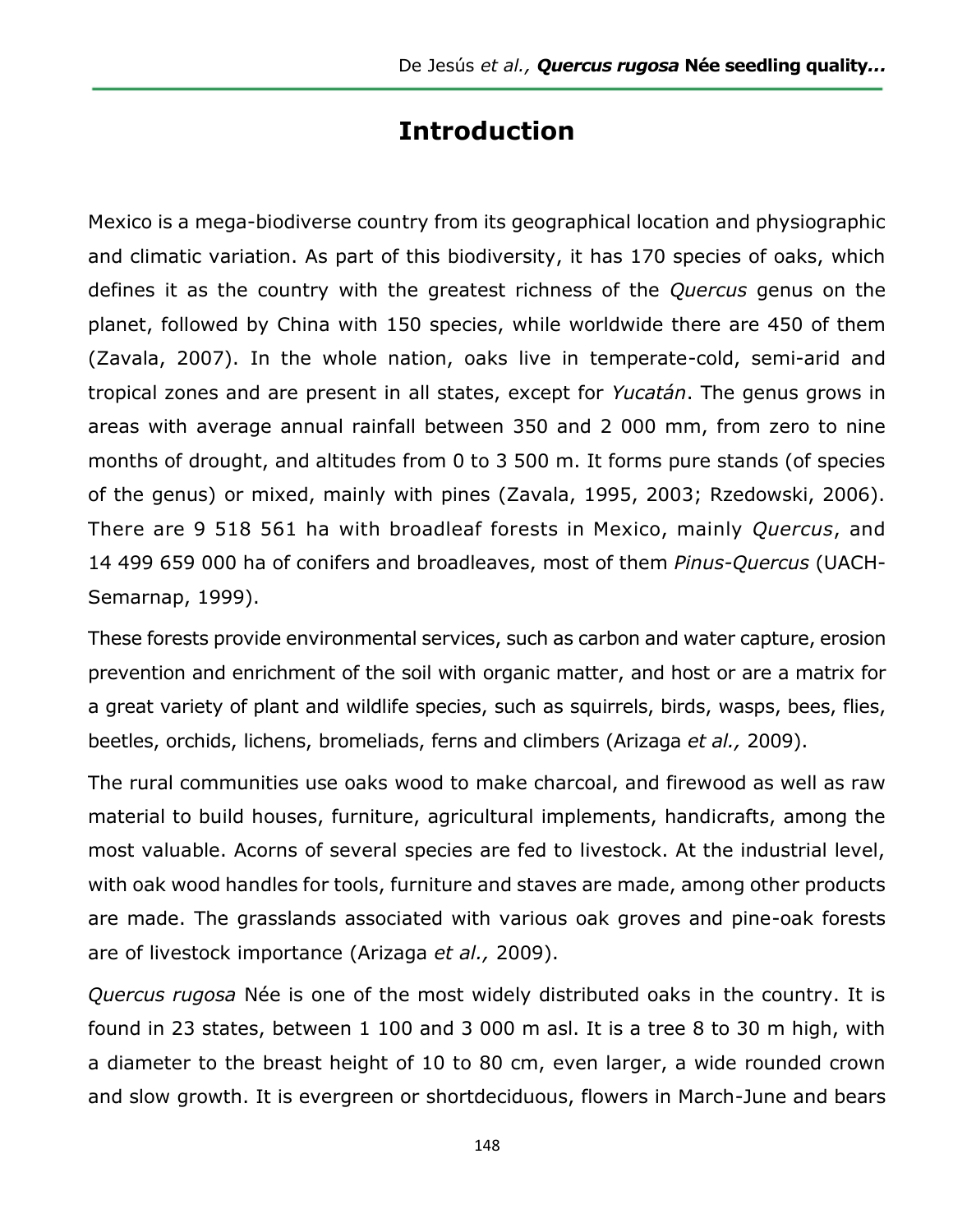fruit in October-February. It is used for coal, firewood, lines, piles and sleepers; in some areas its fruit is used as a substitute for coffee (Vázquez *et al*., 1999; Arizaga *et al*., 2009; Conabio, s/f).

In order to be successful in establishing plantations, whether for reforestation, restoration or commercial use, the probability of survival in the field increases by handling quality plants. The quality plant is one that has certain morphological and physiological properties that allow it to establish, grow and develop vigorously in the planting site (acclimatize) (Rodríguez, 2008; Prieto *et al.,* 2009).

The nursery production of quality plants in Mexico is becoming very important to improve survival in the field and reduce replacement costs. However, this information is mainly concentrated on pine species due to its forest and economic importance (Escobar-Alonso and Rodríguez, 2019). Although the *Quercus* genus is as ecologically relevant as *Pinus*, it does not have the same economic importance, which is why it has been studied in a smaller scale.

Based on the lack of the aforementioned information, the objectives of this study consisted on providing knowledge of the quality of the *Q. rugosa* plant, by obtaining morphological and physiological indicators, testing potential root growth and establishing the container size more convenient to produce the species in the nursery.

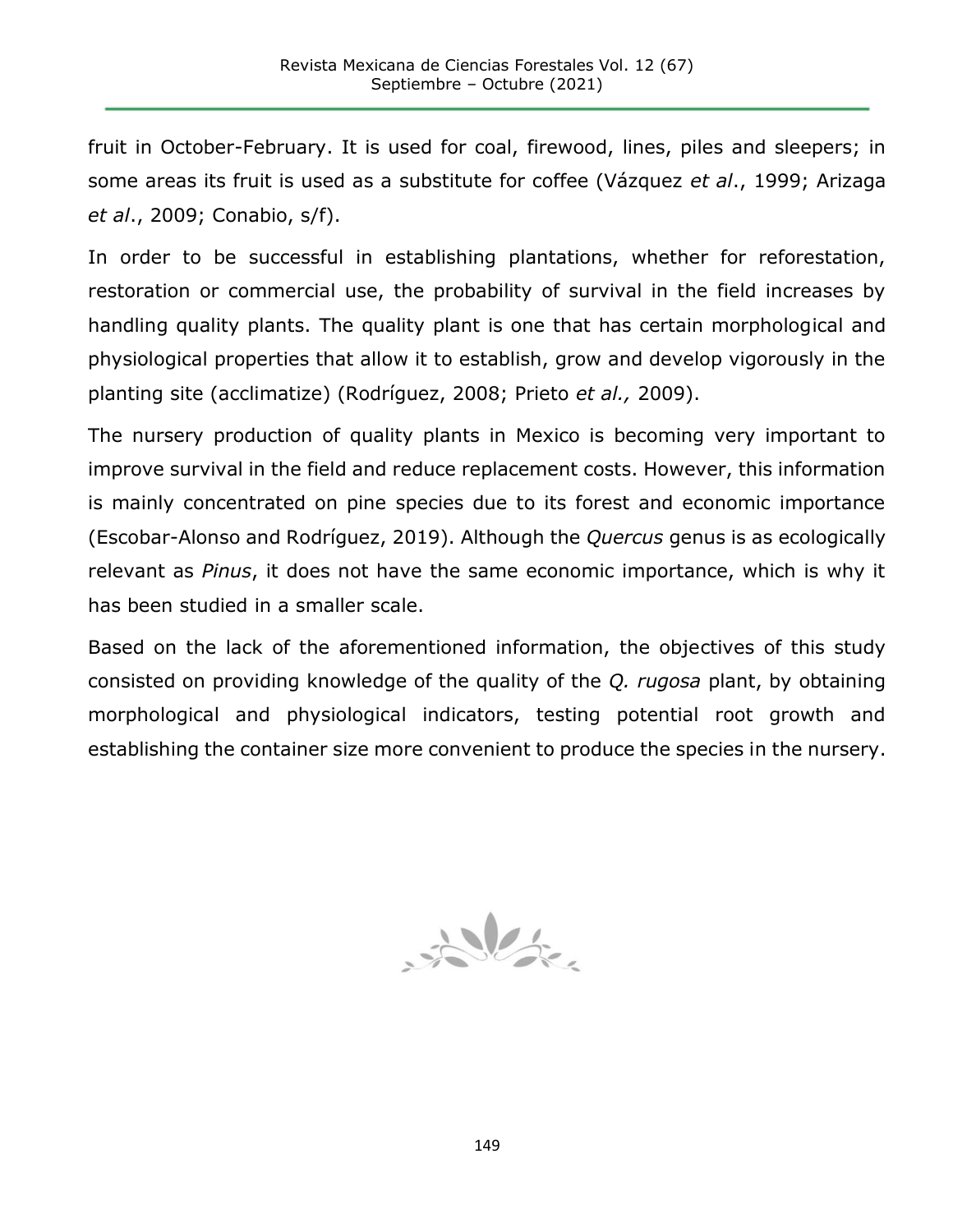## **Materials and Methods**

## **Plant production**

The plant production was made in the forest nursery of the Forest Sciences Division (Dicifo) of the *Universidad Autónoma Chapingo* (Chapingo Autonomous University) (UACH), located in the State of Mexico, at 19º29'46 "N and 98°52'14" W, at 2 250 masl. According to the Köppen climatic classification modified by García (1973), the climate in the nursery area corresponds to a subhumid temperate C  $(W_0)W_b(i')q$ , with a rain regime in summer, little thermal variation, average annual temperature of 17.1 °C, average maximum of 23.5 °C and average minimum of 6.3 °C, as well as an average annual rainfall of 686 mm.

The substrate used consisted of a mixture of vermiculite (0.114 m<sup>3</sup> = 36 %), agrolite  $(0.05 \text{ m}^3 = 16 \text{ %})$  and peat moss  $(0.15 \text{ m}^3 = 48 \text{ %})$ . Three different container capacities were tested: large  $(210 \text{ cm}^3, \text{ black}, \text{rigid}, \text{circular cross section}, \text{five})$ drainage holes, 14 cm high and 5 cm top diameter, 54 cavities per tray); medium  $(135 \text{ cm}^3, \text{ black}, \text{polypropylene}, \text{semi-rigid}, \text{octagonal cross section}, \text{one bottom})$ drainage hole, 12 cm high and 5 cm top diameter, 50 cavities per tray); and small (93 cm<sup>3</sup> –V93-, black color, rigid, circular cross section, 9 cm in high and 4 cm in top diameter, one drainage hole, 40 cavities per tray). The equivalent of 4 kg  $m^{-3}$  of Osmocote<sup>TM</sup> granular fertilizer (formulation 15-9-12 N,  $P_2O_5$ , K<sub>2</sub>O, 5-6 months of release) was added.

Sowing was carried out in October 2010, with a total of 2 694 seeds in 57 trays, to produce enough plant for all tests. In each container a seed was placed 1 cm deep. The apex of the nut, where the radicle emerges, was centered in the pot, to favor the symmetrical development of the root. The trays were placed in a tunnel-type greenhouse, where mycorrhizae were applied: 50 g of mycorrhizal inoculum of *Pisolithus tinctorius* (Pers.) Coker *et* Couch (Ecto-rhyza TM, Plant Health Care de Mexico). At the same time, *Trichoderma harzianum* Rifal was added (strain T-22, Plant Health Care *de México*) as antagonistic fungus of phytopathogens.

150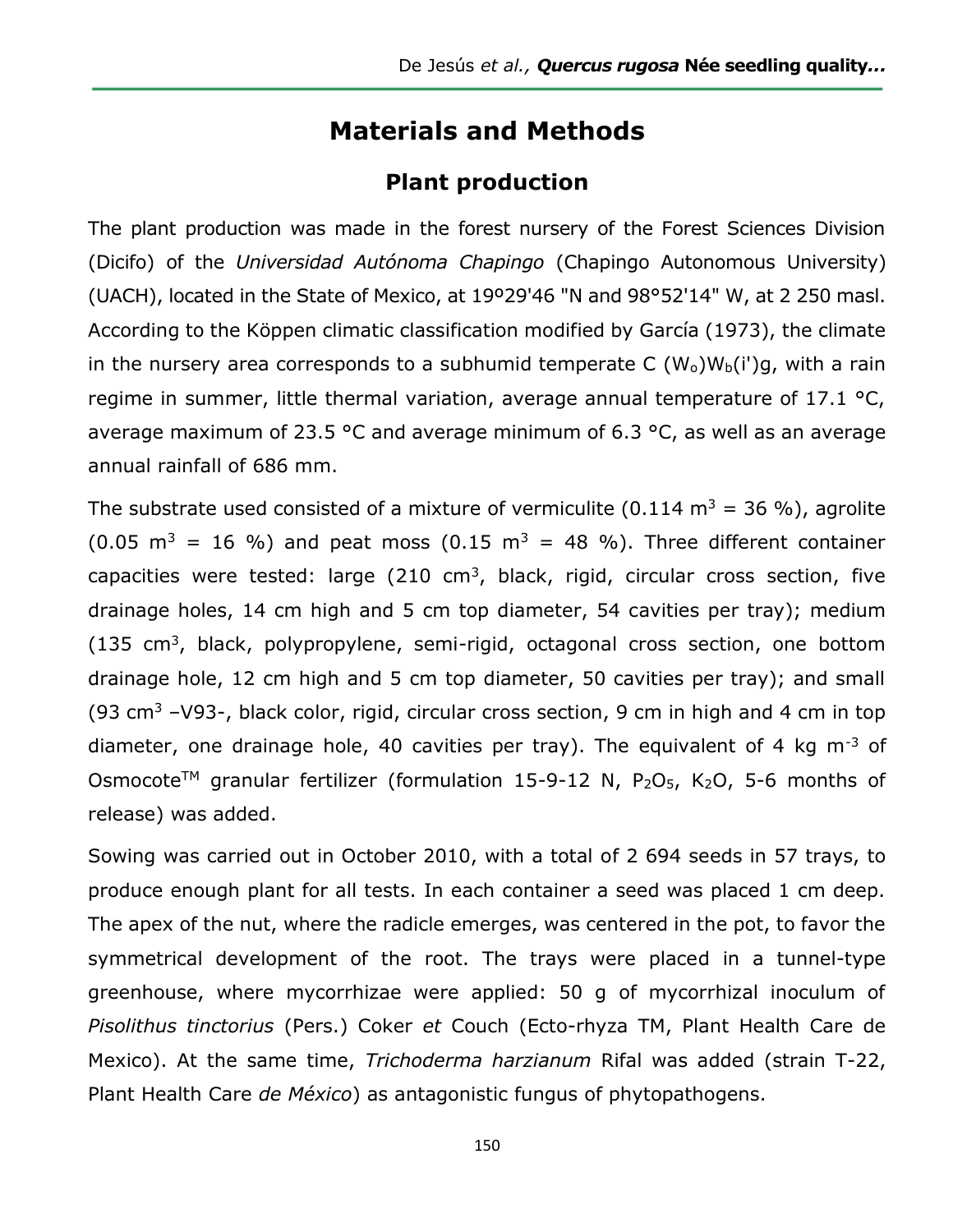The cultivation stages, defined primarily by fertilization and irrigation, as described in the following paragraphs, had the following duration: establishment (October and November 2010); growth I (November and December 2011); hardening I (January and February 2011); growth II (March to July); and hardening II (August and September 2011). The cultivation was done in a greenhouse until the first two months of growth stage I, during which a shade mesh was used (green, 70 %).

Fertilization was divided into three phases, according to the development of seedlings and saplings: the establishment phase (goals of N, P and K: 50, 100 and 100 ppm), the growth phase (goals: 150, 60 and 150 ppm) and that of hardening (goals 50, 60 and 150 ppm). In each stage, the fertilizers were used, respectively: starter (Peters<sup>TM</sup> 8-45-14 of N, P<sub>2</sub>O<sub>5</sub> and K<sub>2</sub>O), growth (Peters<sup>TM</sup> 20-20-20) and finisher (Peters<sup>TM</sup> 4-25-35). To achieve the goals (N, P and K per stage), 0.62, 0.75 and 0.52 g  $L^{-1}$  of the starter fertilizers, for growth and finisher already referred, were applied.

Watering was made according to the cultivation stage: light, maximum at field capacity and frequent (establishment); heavy, maintaining field capacity, every third day (growth); and every 2-3 days at field capacity (hardening).

As the presence of mosquitoes and aphids that caused leaf curl and yellowing was noted, dimethoate pesticide  $(1 \text{ mL } L^{-1}$  water) was applied to control them. Furthermore, when *Oidium* sp. was detected, it was initially treated with the fungicide Benomyl (0.9 g  $L^{-1}$  water), but as the expected results were not accomplished, it was finally treated with Rally 40W (Myclabutanil) (0.3 g  $L^{-1}$  water). These effects were controlled at first, and thus, they did not influence plant quality.

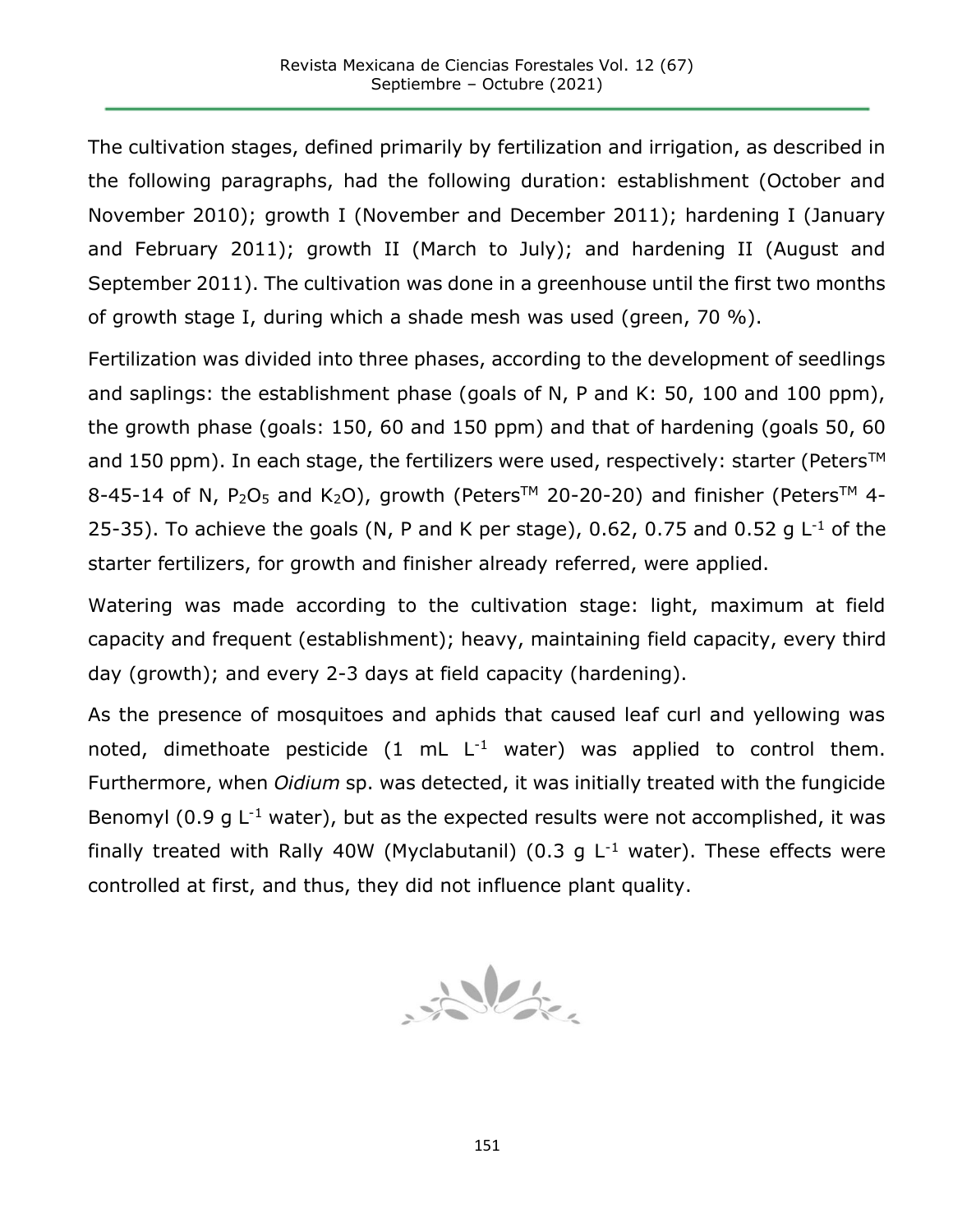### **Morphological indicators**

An experimental design of complete random blocks was used, with four replications (trays), for each of the three treatments (210, 135 and 93  $cm<sup>3</sup>$  containers) and 144 plants per block. The variables measured for the morphological analyzes were: height, which was measured from the root collar to the apical bud (with a 30 cm rule); diameter, at the height of the root collar (with a 0.1 mm Truper digital vernier); number of leaves and shoot/root ratio (Figure 1). For the latter, when the plant was 11 months old, the dry weight of the schoot and the root was obtained, by dividing each plant into stem, leaves, main root, secondary roots and placing them in brown paper bags inside an H41 Ríos Rocha<sup>TM</sup> oven at 70 °C until the dry weight of these components is reached; weighings were performed with a N14120 (0.01 g) Ohaus digital scale every third day, until constant weights were reached. The Dickson quality index  $[ICD = total dry weight (q)/(shoot (q)/root (q) ratio + slenderness index)$ (cm/mm))] and the slenderness index (height (cm)/diameter (mm)) (Landis *et al*., 2010) and the phytosanitary status of the plants was observed. This phase of the research was developed in the Forest Seed Laboratory of Dicifo, UACH.

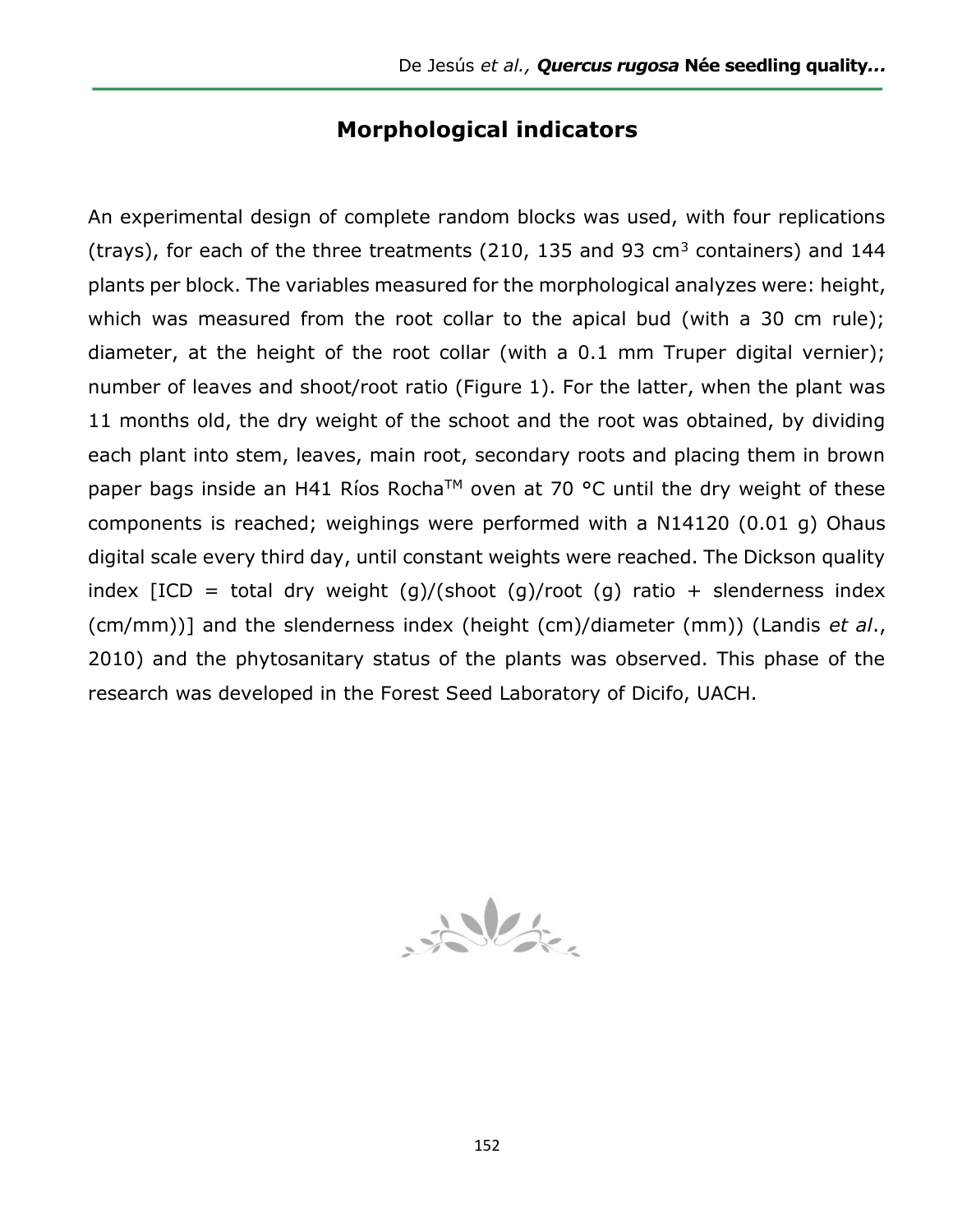

**Figure 1.** Sample of containers and plant produced. From left to right: large, medium and small containers. These samples were analyzed in their morphological characteristics in the laboratory.

## **Physiological indicators**

To determine the nutritional concentration, 12 11-month-old plants (three for each treatment) were randomly selected and taken to the Central University Laboratory of the UACH to carry out such analysis: for all the nutrients, digested with a diacid mixture was used. The determinations were made by vapor entrainment (N), molybdo-vanadate reduction focolorimetry (P), flame emission spectrophotometry (K), atomic absorption spectrophotometry (Ca, Mg, Fe, Cu, Zn and Mn) and by photocolorimetry with azomethine-H (B).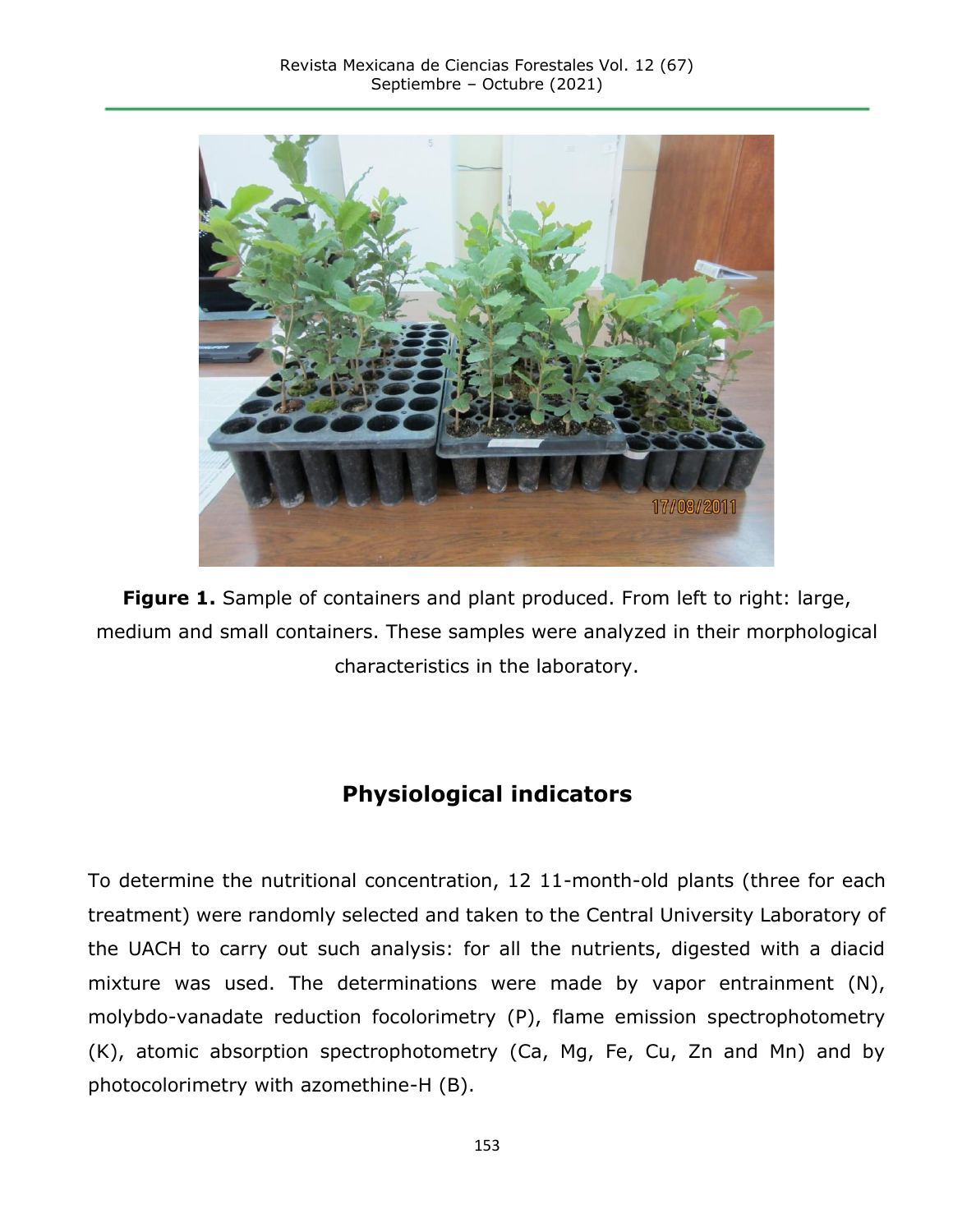In the water stress test (started on August  $31<sup>st</sup>$ , 2011), an initial irrigation was applied and it was suspended until the end of 3, 8 and 11 days after such irrigation. The dates of the measurements were: September  $3<sup>rd</sup>$ ,  $8<sup>th</sup>$  and  $11<sup>th</sup>$ , 2011. The readings were made in branches, before dawn (before transpiration). 12 plants were used for each treatment (container size); in each record, three measurements were made per treatment. The water stress measurements were made with a 1000 PMS Instrument Scholander chamber (pressure pump).

### **Root growth potential**

For this test, a randomized block design was used, with five replications and each block with three 2 L pots (one per container size treatment) and five plants per pot. One more was used to determine the appropriate time for the registration of new roots (16 pots and 80 plants in total). They were filled with a substrate in equal parts of peat moss, vermiculite and fine sand (1: 1: 1), under greenhouse conditions, with moderate irrigation, for a month (October 2011). After that time, new roots (white and succulent) greater than 1 cm in length were counted.

### **Statistical analysis**

For the statistical analysis was utilized the Analysis of Variance (PROC ANOVA) procedure of the SAS v. 9.0 (SAS Institute, 2002). In addition, the least significant difference test was used to determine the differences between treatments. In all cases, the statistical model was: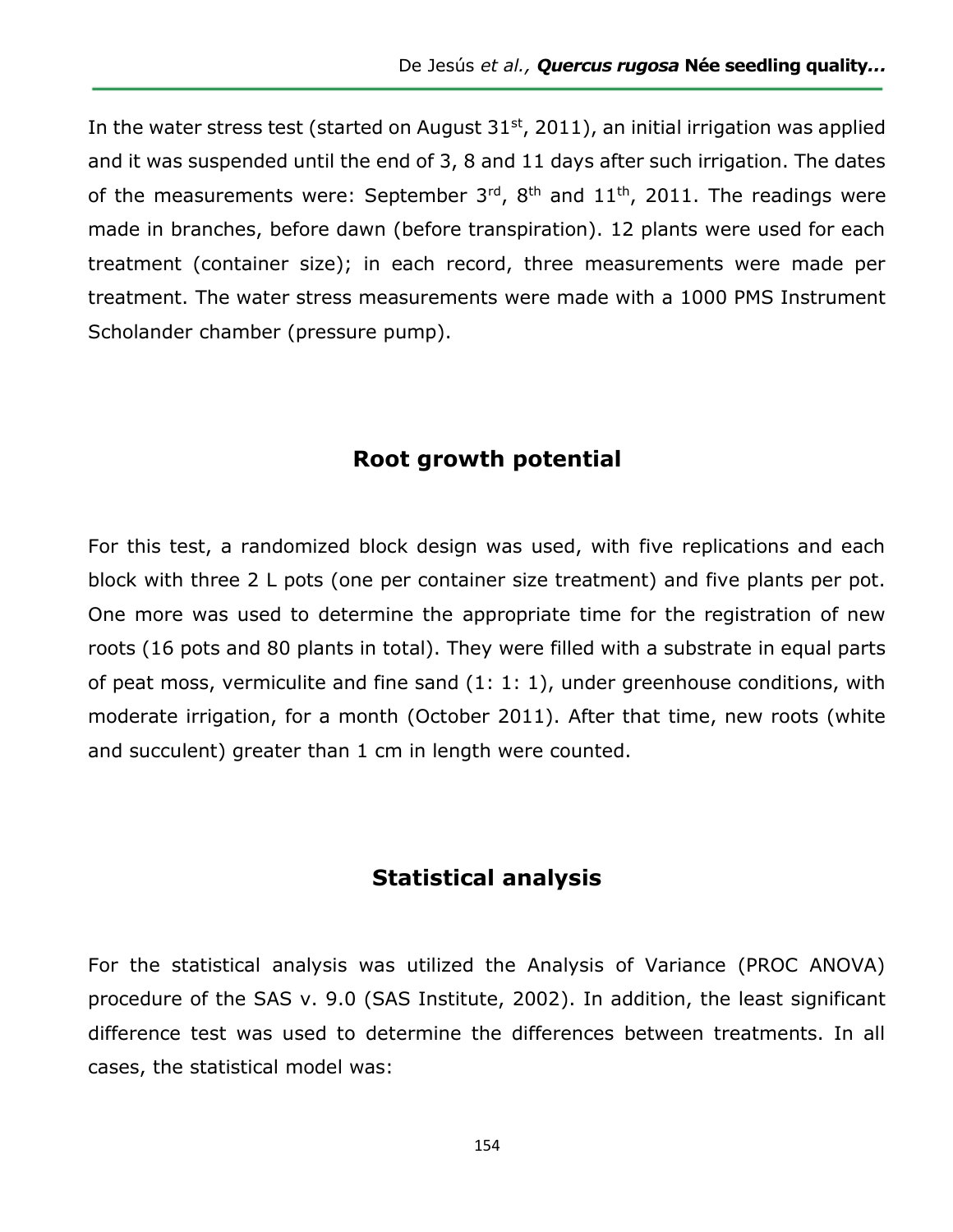*yijk = µ + αi + βj + Eijk*

Where:

 $y_{ij}$  = Response variable of the *i*<sup>th</sup> block, in the *j*<sup>th</sup> treatment

 $\mu$  = General mean of the experiment

*α<sup>i</sup>* = Effect of the *i* th block

 $\beta_j$  = Effect of the  $j^{\text{th}}$  treatment

 $E_{ijk}$  = Experimental error

# **Results and Discussion**

## **Morphological analysis**

For the diameter variable, significant differences were obtained between the treatments ( $P = 0.0007$ ), since the large container had an average of 4.5 mm, while the medium and small containers did not present statistical differences between them (4.0 and 3.5 mm, respectively) (Figure 2). The diameter of the root collar is a good predictor of the growth and future survival of a plantation (Ruano, 2003). A larger diameter is related to a more vigorous root, greater potential to store carbohydrates, greater stiffness to tolerate moisture limitations and mechanical damage, and more buds for regrowth if necessary (Landis *et al*., 2010).

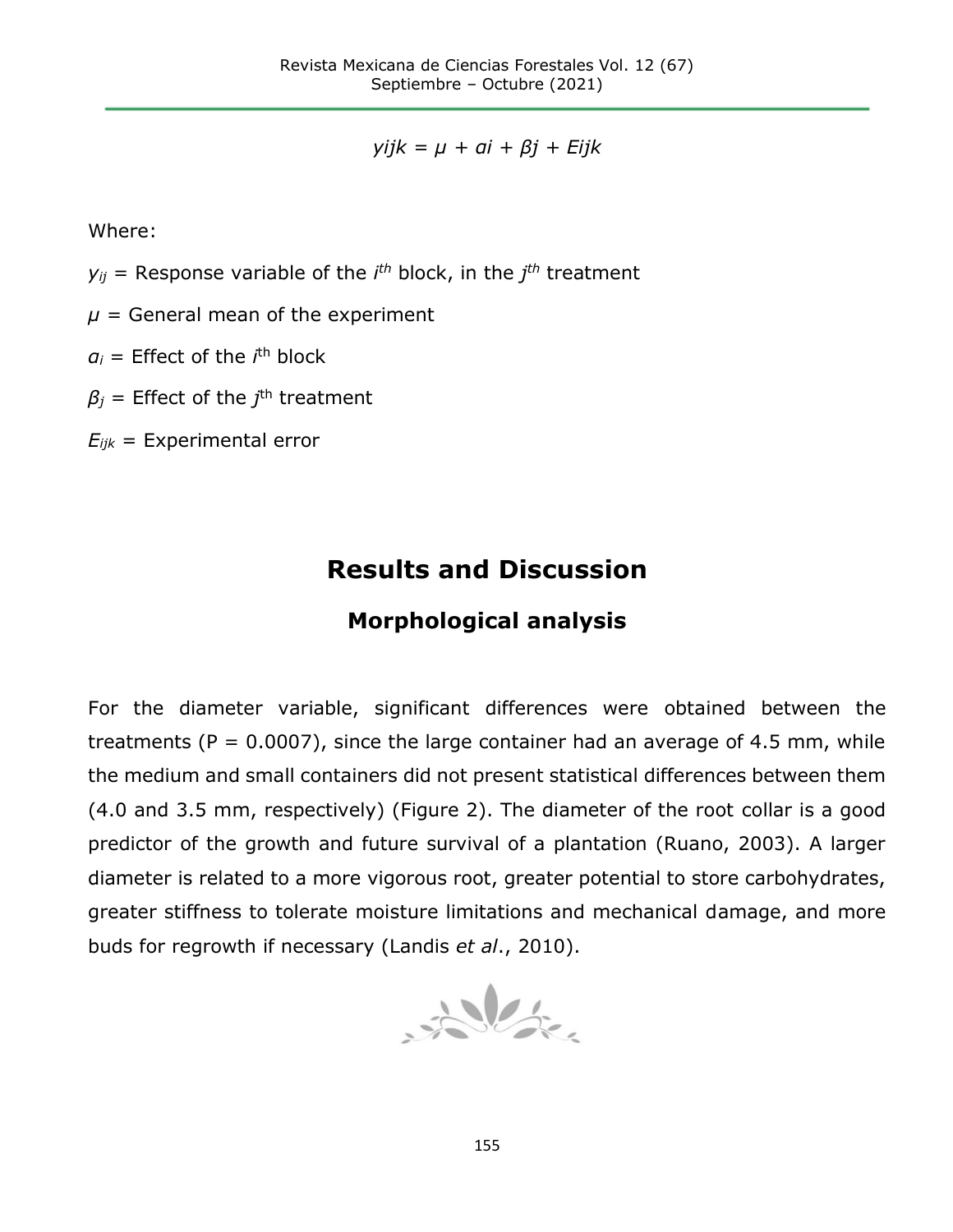

*Atributos morfológicos* = Morphological attributes; *Diámetro* = Diameter; *Altura* = Height; *Hojas* = Leaves; *Peso seco de raíz principal* = Main root dry weight*; Peso seco raíz secundaria* = Secondary root dry weight; *Peso seco total* = Total dry weight; *Peso seco aéreo* = Schoot dry weight; *Peso seco subterráneo* = Root dry weight; *Índice de Dickson* = Dickson´s index; Índice de esbeltez = Slenderness index.

**Figure 2.** Morphological attributes, according to the size of the container. The units are as follows: diameter (mm), height (cm), dry weights (g). The indexes do not have units. Different letters in the same thirds of bars indicate significant differences between treatments.

This characteristic defines the robustness of the stem and is associated with the vigor and success of the plantation, since, while the diameter is  $> 5$  mm, the plants are more resistant to bending and better tolerate damage by pests and harmful fauna,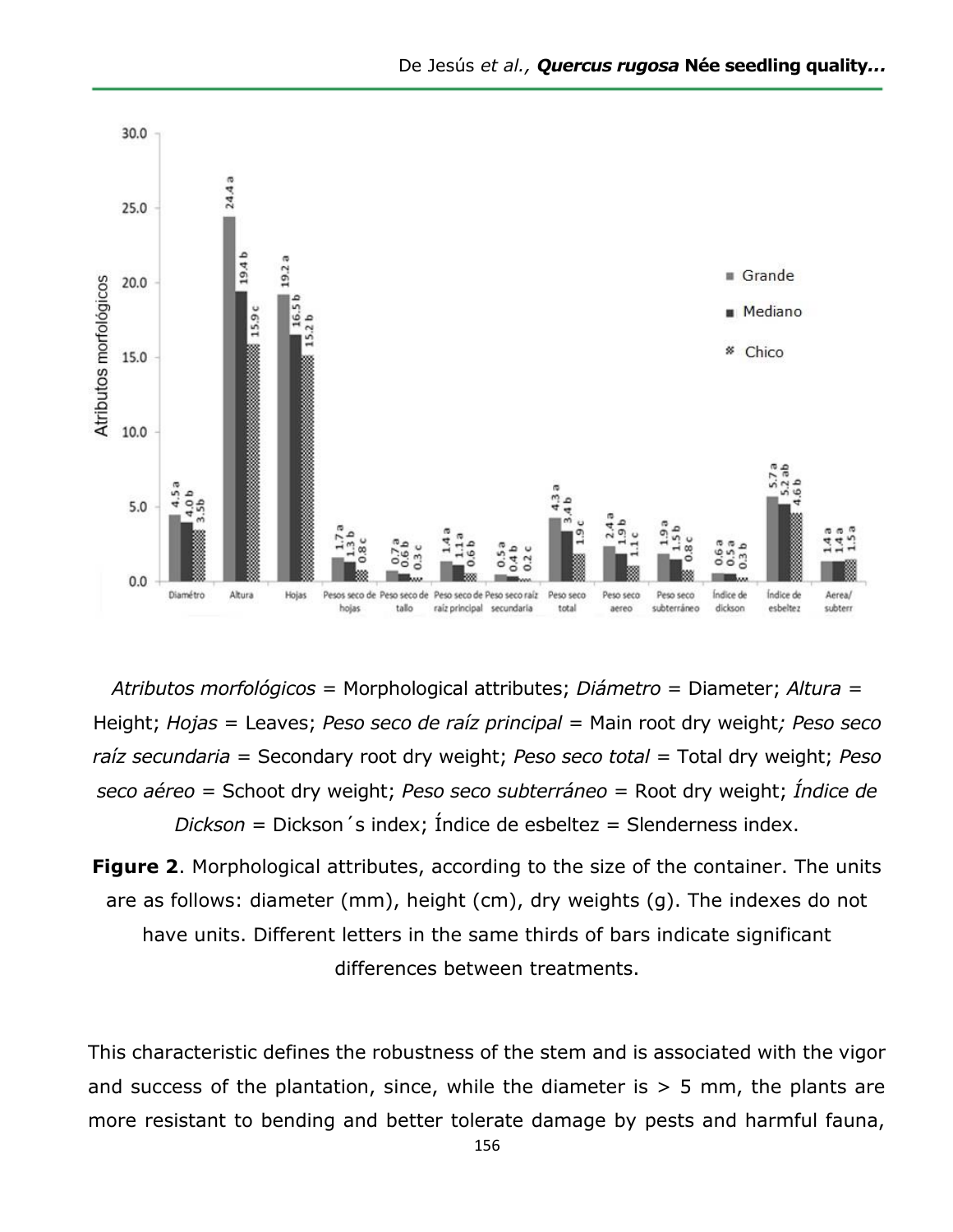which varies with the species (Prieto *et al.,* 2003, 2009). All the diameters obtained were within the range of 3.5 to 4.8 mm referred to quality plants of *Q. ilex* L. in Spain (del Campo *et al*., 2010).

Significant differences were recorded between treatments for height (*P* <0.0001). The height of the plant produced in a large container was greater (24.4 cm) than that of the medium (19.4 cm) and small (15.9 cm) containers (Figure 2). According to the results obtained by Cortina *et al.* (1997), *Quercus rotundifolia* Lam. in Spain it showed a significant relationship between height and diameter with survival, the opposite of which was observed for *Quercus coccifera* L. in the same study.

In studies on the quality of the plant produced in the forest nurseries of *Jalisco* (Rueda *et al.,* 2012), intervals were established for the morphological attributes evaluated in native broadleaves (but not *Quercus*) and exotic, both temperate-cold climates and tropical climate. Those of height were: low (<12.0 cm), medium (12.0-14.9 cm), and high (≥ 15.0 cm). For their part, Sáenz *et al.* (2010) indicated that the broadleaves must reach a height of 20 to 35 cm to be considered of quality. The heights of the seedlings in the present study are equal to or greater than 12-17 cm for *Q. ilex* in Spain (del Campo *et al*., 2010).

*Quercus rubra* plants of greater height and diameter at the time of planting had greater survival in the United States the first years, although an important effect of the compared families was also observed (Pinchot *et al*., 2018). A similar trend was observed in *Q. rugosa* produced in plastic bags and planted in conditions of limited humidity in *Sierra de Guadalupe*, *Edo. de Méx.* There the large plant (height, 16-24 cm; diameter, 2-4 mm), on NE slopes, planted with a microsite (next to and NE rock), had a 63 % survival, while the small one (height, 8-15 cm; diameter, <2 mm) and without a microsite, it had zero survival (Ramírez and Rodríguez, 2004).

The number of leaves showed significant differences ( $P = 0.0003$ ), between the large container and the medium and small containers (Figure 2), without differences between the latter two. A similar trend, but with all container sizes differing from each other, was observed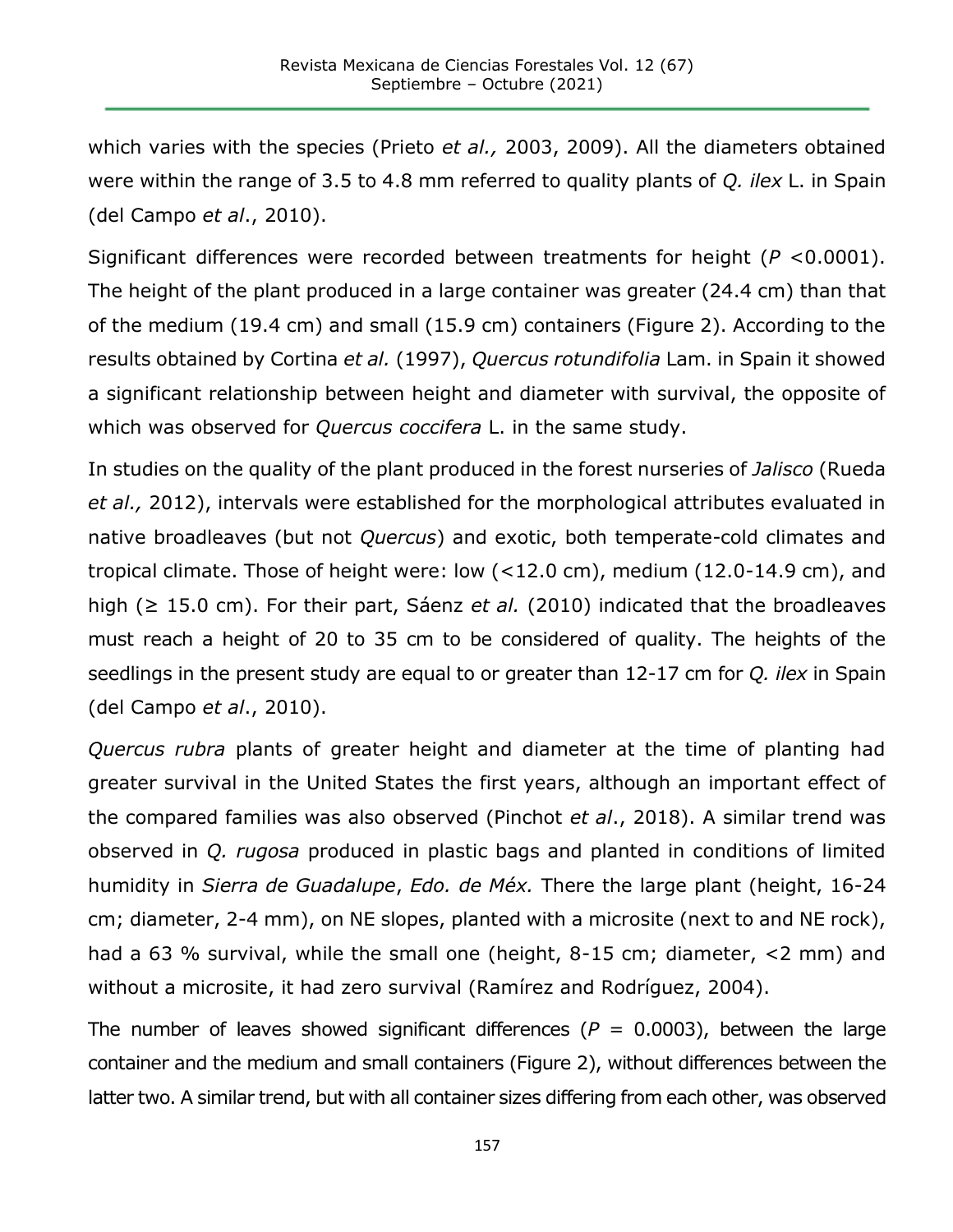for foliage dry weight (*P* <0.0001). As long as there is a greater biomass in the leaves, there will be a greater capacity in the plant to capture light and  $CO<sub>2</sub>$ , which results in a higher photosynthesis, growth rate, or, in a greater allocation of biomass to the roots, which leads to capture more water and mineral nutrients from the soil, but at the expense of less growth in the aerial part (Villar *et al*., 2004).

Values were higher in the largest containers, with differences between the three container sizes, for dry weight of stem, secondary roots, total dry weight, shoot and root dry weight (*P* <0.0001). There was no difference between the large and medium containers, but it was with the smaller one, in dry weight of the main root and Dickson's quality index (*P* <0.0001). Sáenz e*t al*. (2010) and Rueda *et al.* (2012), agreed that higher ICD values corresponded with the best results in plantation, that is, quality plants, so that the large and medium containers are congruent with the high quality ranges.

For the slenderness index, there were only differences between the large and small containers (*P* = 0.0541), while for the shoot / root ratio, there were no differences (*P* = 0.5568) between the container sizes (Figure 2). This indicates that, although the plant shows differences in total dry weight or of the aerial or underground parts, proportion between both was kept the same between the different containers.

The shoot/root ratio with low values favors survival in sites with humidity limitations (Cano and Cetina, 2004). Rueda *et al.* (2012) reported that the ranges of this variable, established for forest plants in general, classify them as low  $\geq 2.5$ , medium 2.4-2.0 and high <2.0; the latter of which agrees with the values recorded in the three container sizes (Figure 2).

In general, it is recommended that the slenderness index be less than 6 (Rodríguez, 2008). If it is excessively tall  $(> 6)$ , it is indicative of slender plants, with stem elongation disproportionate to the growth in diameter (Thompson, 1985) (Figure 2).

158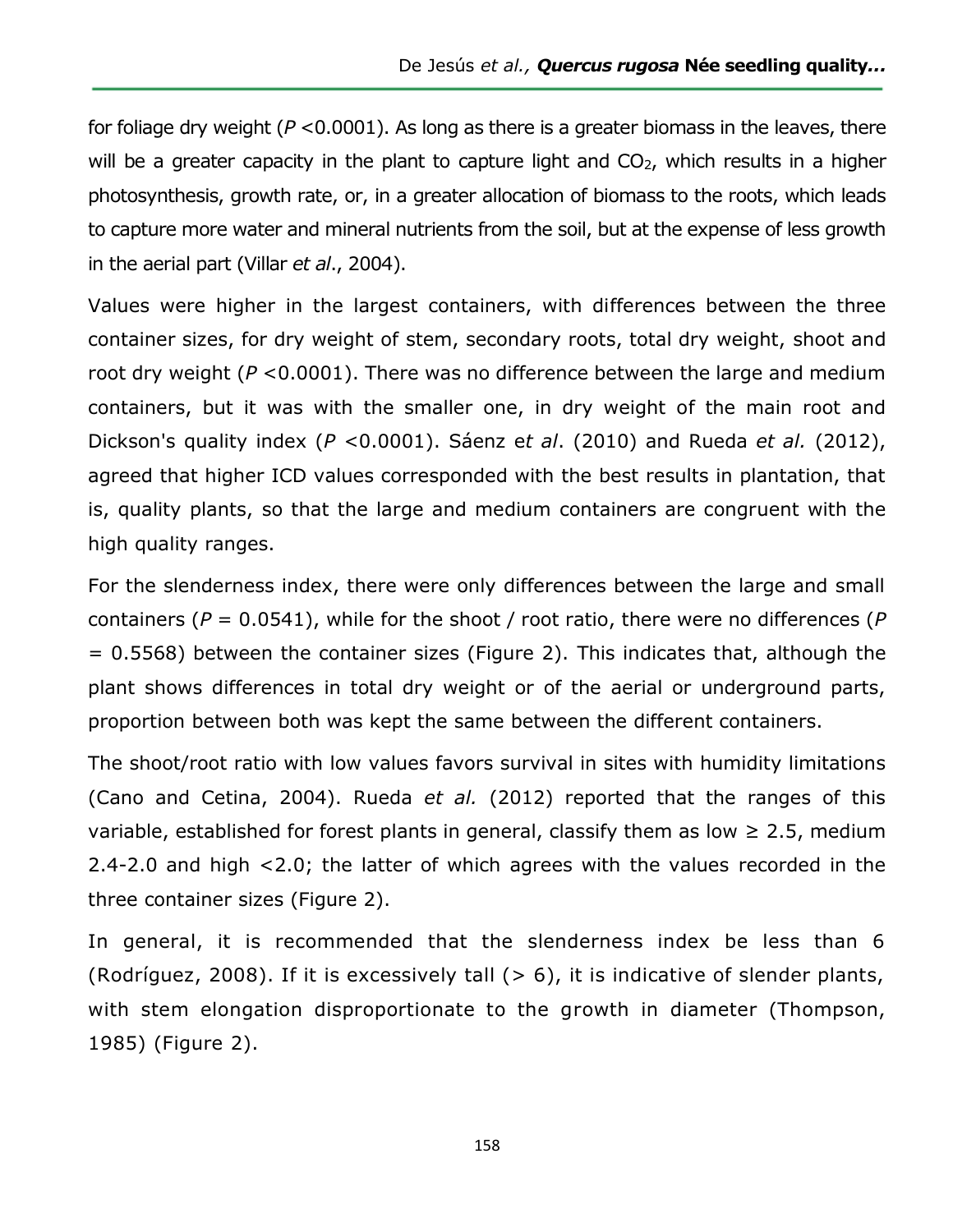## **Physiological tests**

For the elements considered in the nutritional analysis, there were no significant differences in their concentration in the different container sizes. Apparently there are no standard levels of foliar nutrient concentration for national oaks, although the concentrations found in the present work for N, P and K, remain within or above the intervals established by del Campo *et al*. (2010) for an oak from Spain, *Q. ilex* (1, 0.09 and 0.37 %, respectively). For his part, McCreary (2009) recommended 100 ppm N with 20-20-20 fertilizer for California oaks, similar to the fertilization handled in this work.

Landis *et al.* (1989) defined foliar nutrient concentration standards for conifers in nurseries, information that can serve as a general guide. The proportions are as follows: N (1.4-2.2 %), P (0.2-0.4 %), K (0.4-1.5 %), Ca (0.2-0.4 %), Mg (0.1-0.3 %), S (0.2- 0.3), Fe (60-200 ppm), Mn (100-250 ppm), Zn (30-150 ppm), Cu (4-20 ppm), Mo (0.25-5.0 ppm) and B (20-100 ppm). Other authors present nutrient concentration ranges for forest species in nursery in general, considering the following adequate (high quality):  $N > 1.3$  %; P  $> 0.2$  %; and K  $> 0.7$  %. Medium quality: N 1.0 - 1.2 %; P 0.1-0.2 %; K: 0.5 -0.6 %. Low quality: N <1.0; P <0.1 %; and K: <0.5 % (Santiago *et al*., 2007; Conafor, 2009; Sáenz, *et al*., 2010; Rueda *et al*., 2012). Taking into account the given ranges, almost all the concentrations of the elements analyzed for *Q. rugosa* (Table 1) are within the established intervals for the plants of high to medium quality. Only P was slightly lower, and Ca and Mg slightly higher at such concentrations. However, no visual symptoms of P deficiency were noted in plants; Bennett (1993) and Alcántar *et al.* (2013) point out that high levels of Ca and Mg do not generate toxicity in crops.

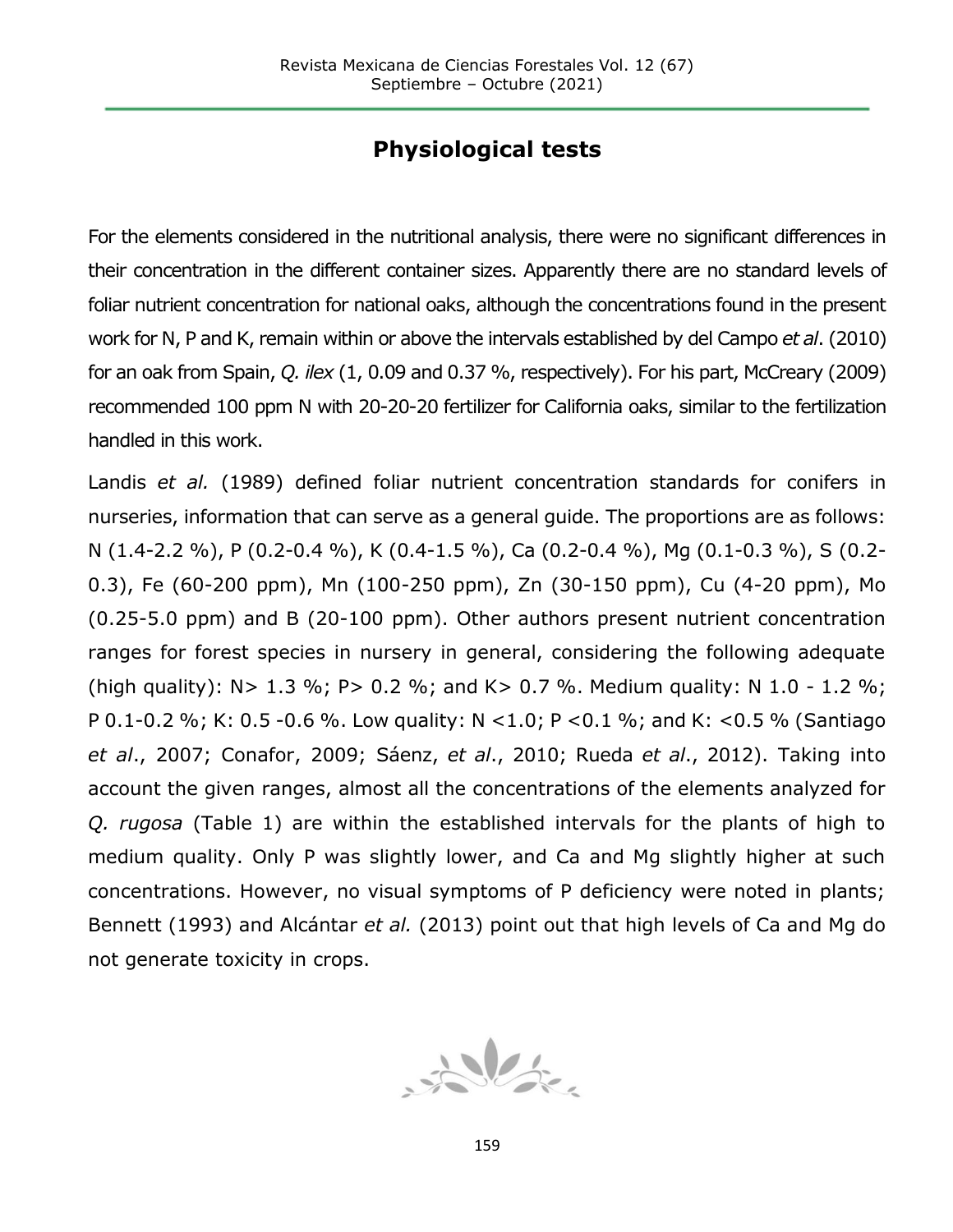| <b>Nutrient</b> | <b>Container</b> |               |              |
|-----------------|------------------|---------------|--------------|
|                 | <b>Big</b>       | <b>Medium</b> | <b>Small</b> |
| N(%)            | 1.3a             | 1.2a          | 1.3a         |
| $P($ %)         | 0.15a            | 0.14a         | 0.16a        |
| K(%)            | 0.97a            | 1.03a         | 1.04a        |
| Ca (%)          | 0.69a            | 0.70a         | 0.61 a       |
| Mq(%)           | 0.47a            | 0.45a         | 0.45a        |
| Fe (ppm)        | 95.7 a           | 86.6a         | 84.3 a       |
| $Cu$ (ppm)      | 10.76a           | 11.72 a       | 13.60a       |
| $Zn$ (ppm)      | 100.1 a          | 105.1 a       | 108.8a       |
| $Mn$ (ppm)      | 101.3a           | 110.3a        | 95.7a        |
| $B$ (ppm)       | 52.3a            | 58.7 a        | 53.8a        |

**Table 1.** Results of the nutrient analysis.

Columns with the same letter do not have significant differences between them ( $P \le 0.05$ ).

For water stress, the analysis indicates significant differences between the days on which the measurements were made  $(P = 0.0001)$ , while there were no differences between the containers ( $P = 0.6355$ ). The means per day were: 0.58 MPa (3 d), 0.89 MPa (7 d) and 2.74 MPa (11 d), which establishes that the water stress of the oak increases as the time without irrigation increases.

Landis *et al.* (1989) report that values close to 0 MPa indicate low water stress, 1.0 MPa indicates moderate stress and 2.0 MPa, high stress. The above coincides with the results obtained in the present work, since after 11 days without watering the plants, their water tension was high. Species have different sensitivity to water stress, so it is advisable to water in the early morning, when the water potential decreases below –0.5 MPa; with values from -1.0 to -1.5 MPa, growth is restricted and preconditioning is variable; if the water potential is between –1.5 and –2.5 MPa, stress is severe, and there is a risk that plants suffer damage and die (Landis *et al*., 1989).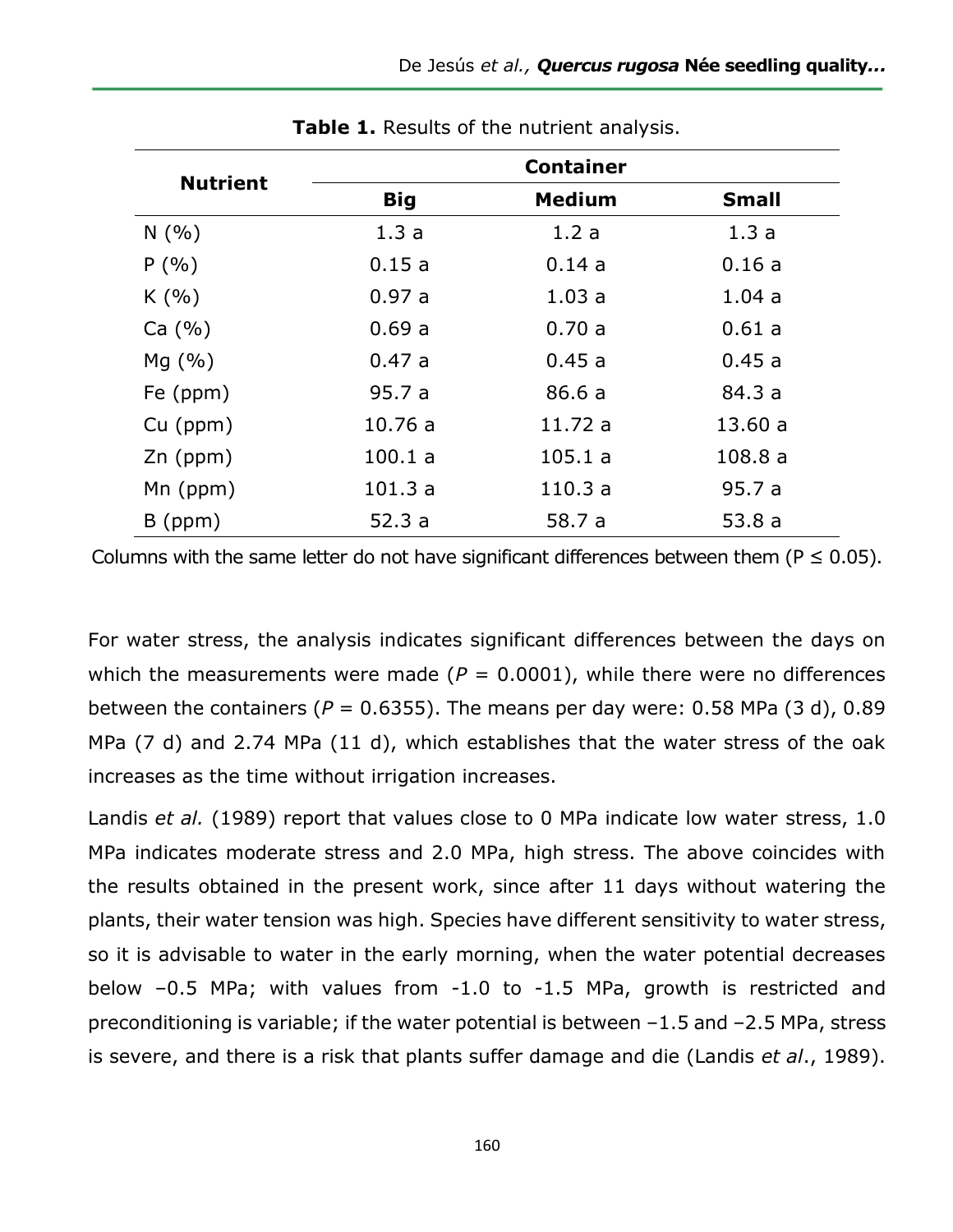Bonfil (1998) and Bonfil (2006) pointed out that, in disturbed scrubs, the initial survival of *Q. rugosa* is closely linked to water availability, as well as to herbivory.

## **Root growth potential test**

Significant differences between treatments were verified  $(P = 0.0048)$ . The mean of the large container was 65.7 new roots, 54.4 in the medium container, and 52 in the small one. However, there was no difference between the medium and the small container. The results obtained were analyzed with the root growth index (RGI) scale developed by Tanaka and contributors (Landis *et al*., 2010), in which most of the plants had between 31 -100 new roots (corresponding to a Tanaka index equal to 5), so there were no differences. The higher this value, the better development of the trees in the plantation is expected.

The root growth potential test is considered one of the most reliable for plant quality when assessing the response potential of a commercial plantation (Van den Driessche, 1984). The importance of a fibrous root system in *Q. rubra* L. produced in trays was evident in Canada, as they obtained 100 % survival in the first year (Wilson *et al.,* 2007). The degree of pre-adaptation of the plants to the site conditions will be the factor with the greatest influence on the behavior of the plants during the initial development period after transplantation (Ortega *et al.,* 2006) and a good initial conformation of the plant roots is a good indicator of such ability.

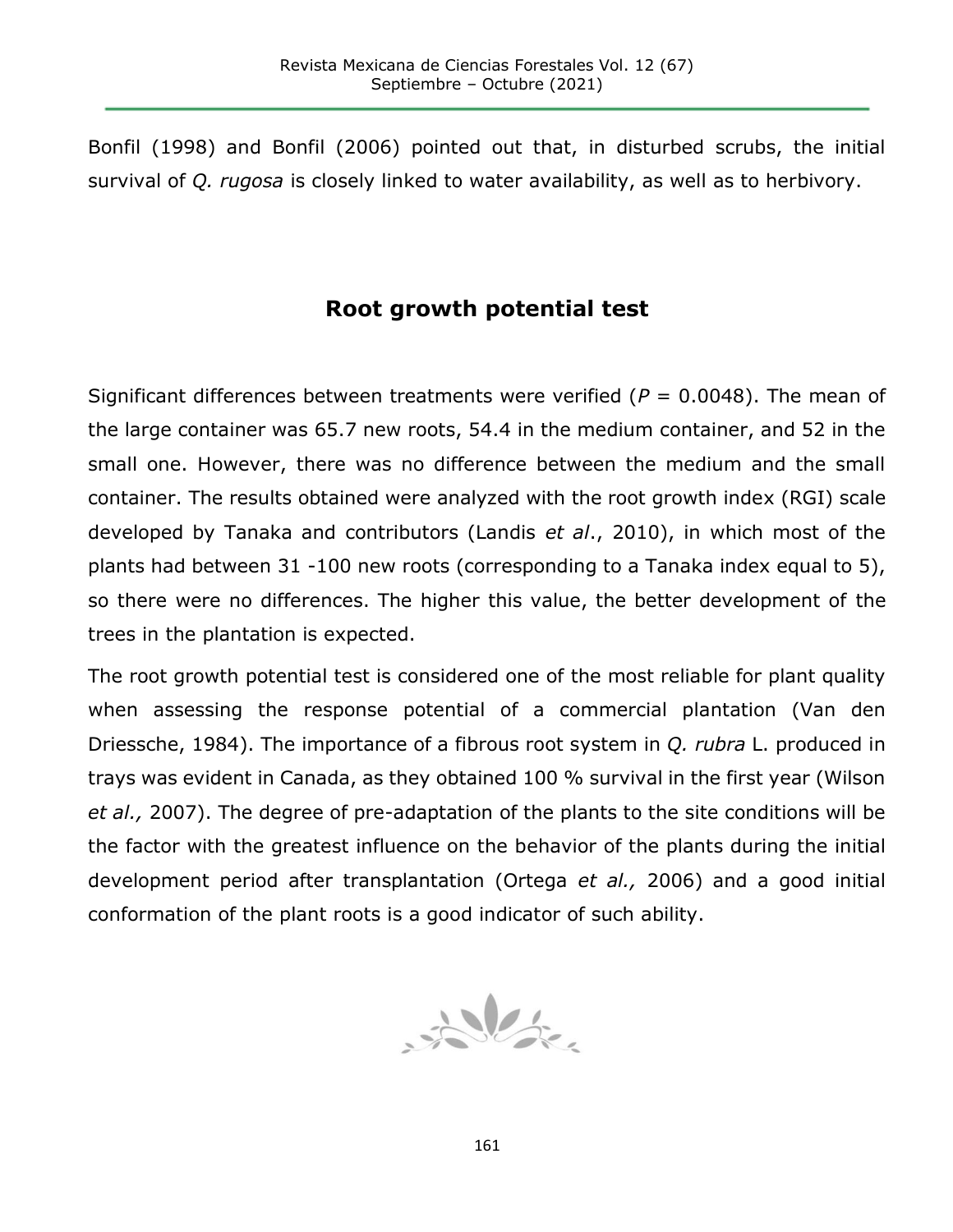## **Conclusions**

The large container produces the largest plant with the highest potential root growth, as it provides more room for growth. It is considered that this type of seedling exhibits better survival in the field, even in places with humidity limitations. The morphological indicators and the nutrient concentrations established for *Q. rugosa* in this work can serve as a reference for the production of this and other species of oaks in nurseries. It is necessary to carry out more research on morphological and physiological indicators and plant quality tests as well as the effect of seed size for different *Quercus* species to have information that helps improve survival in the field of reforestations with species of this genus.

#### **Conflict of interest**

The authors declare no conflict of interest.

#### **Contribution by author**

Francisca De Jesús Albino and Rosalina Ignacio Hernández: field and laboratory work, data analysis and processing, information search and writing of the manuscript; Dante Arturo Rodríguez Trejo: design of the experiment, field and laboratory work, statistical analysis, supervision of the investigation, writing and editing of the final paper; Leopoldo Mohedano Caballero: support in the design of the research, supervised the research and editing of the final writing.

#### **References**

Alcántar G., G., L. I. Trejo T., L. Fernández P. y M. N. Rodríguez M. 2013. Elementos esenciales. *In:* Alcántar G., G. y L. I. Trejo T. (eds.). Nutrición de Cultivos. INIFAP, UACH, IICA). Montecillo, Texcoco, Edo. de Méx., México. pp. 7-47.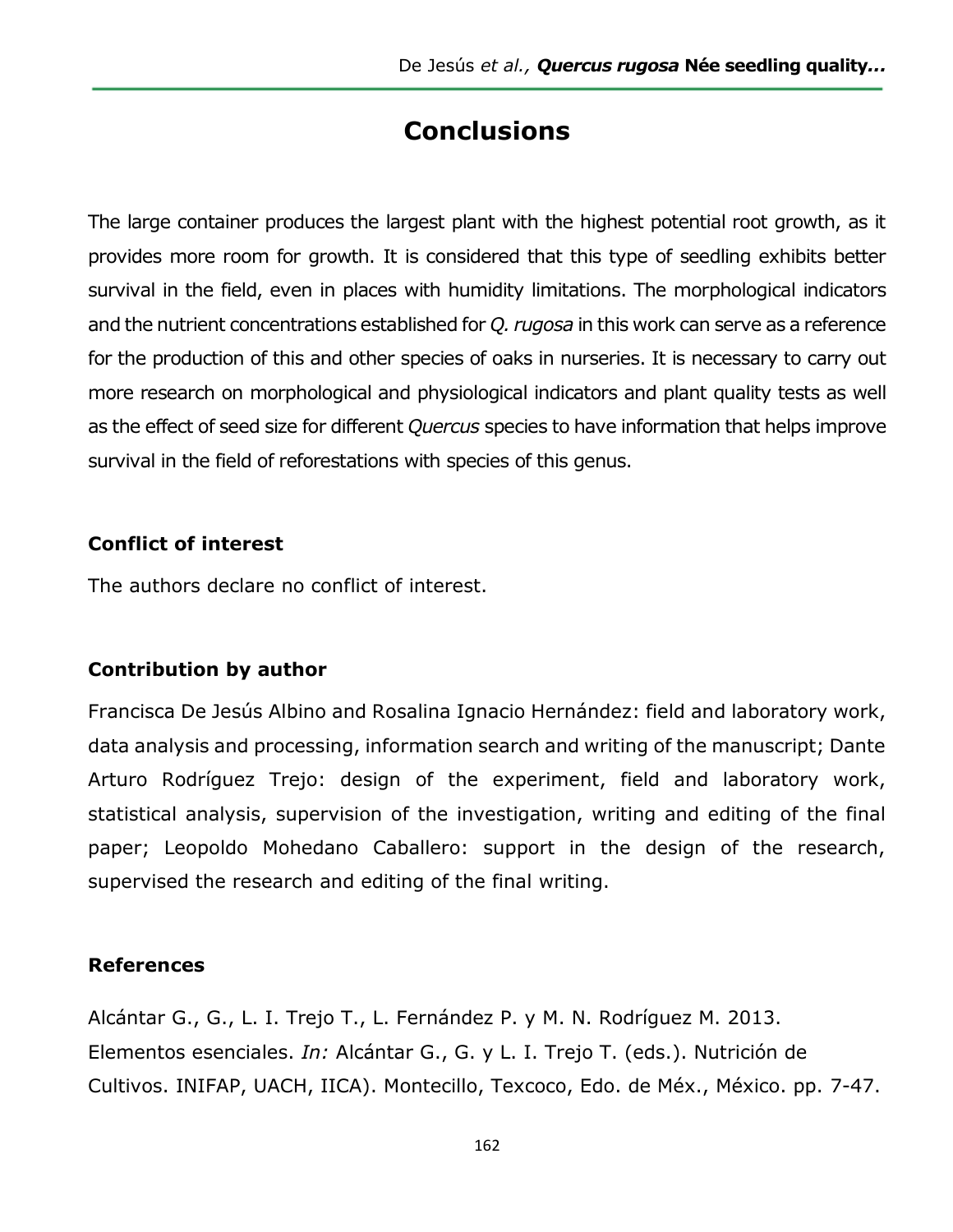Arizaga, S., J. M. Cruz, C. M. Salcedo y M. Á. Bello G. 2009. Manual de la biodiversidad de encinos michoacanos. Semarnat, INE. México, D.F., México. 147 p.

Bennett, W. F. 1993. Nutrient deficiencies and toxicities in crop plants The American Phytopatological Society. St. Paul, MN USA. 202 p.

Bonfil, C. 1998. The effects of seed size, cotyledon reserves and herbivory on seedling survival and growth in *Quercus rugosa* and *Q. laurina* (Fagaceae). American Journal of Botany 85(1): 79–87. Doi[:10.2307/2446557.](https://www.researchgate.net/deref/http%3A%2F%2Fdx.doi.org%2F10.2307%2F2446557?_sg%5B0%5D=gEInuqpiWzBY5oH4ElhP1-UQxLyJSn2x5mAZ3USxKMG1rrXyYk8oGLPN3vAxKJ_62BLz162ZDXmj4-_gYdNXHRM3Vw.qGXMAm2y3v_AR5jDfKouRTYXEbzwm1ip17WJKPA2C1PudYu91RuNYwKcGhzPDI6_QdcEd_IM7qnhpWaMbG1mnQ)

Bonfil, C. 2006. Regeneration and population dynamics of *Quercus rugosa* at the Ajusco Volcano, México. *In:* M. Kappelle (ed.). Ecology and conservation of neotropical montane oak forests. Ecological Studies Vol. 185. Springer. Berlin, Germany. pp. 155–163.

Cano P., A. y V. M. Cetina A. 2004. Calidad de planta en vivero y prácticas que influyen en su producción. Instituto Nacional de Investigaciones Forestales, Agrícolas y Pecuarias Centro de Investigación Regional del Noreste Campo Experimental Saltillo. Saltillo, Coah., México. 16 p.

Comisión Nacional para el Conocimiento y Uso de la Biodiversidad (Conabio). s/f. *Quercus rugosa* (Conabio). México.

http://www.conabio.gob.mx/conocimiento/info\_especies/arboles/doctos/31 fagac10m.pdf (27 de octubre de 2010).

Comisión Nacional Forestal (Conafor). 2009. Criterios técnicos para la producción de especies forestales de ciclo corto (rápido crecimiento), con fines de restauración. Documento técnico. Guadalajara, Jal. México. 9 p.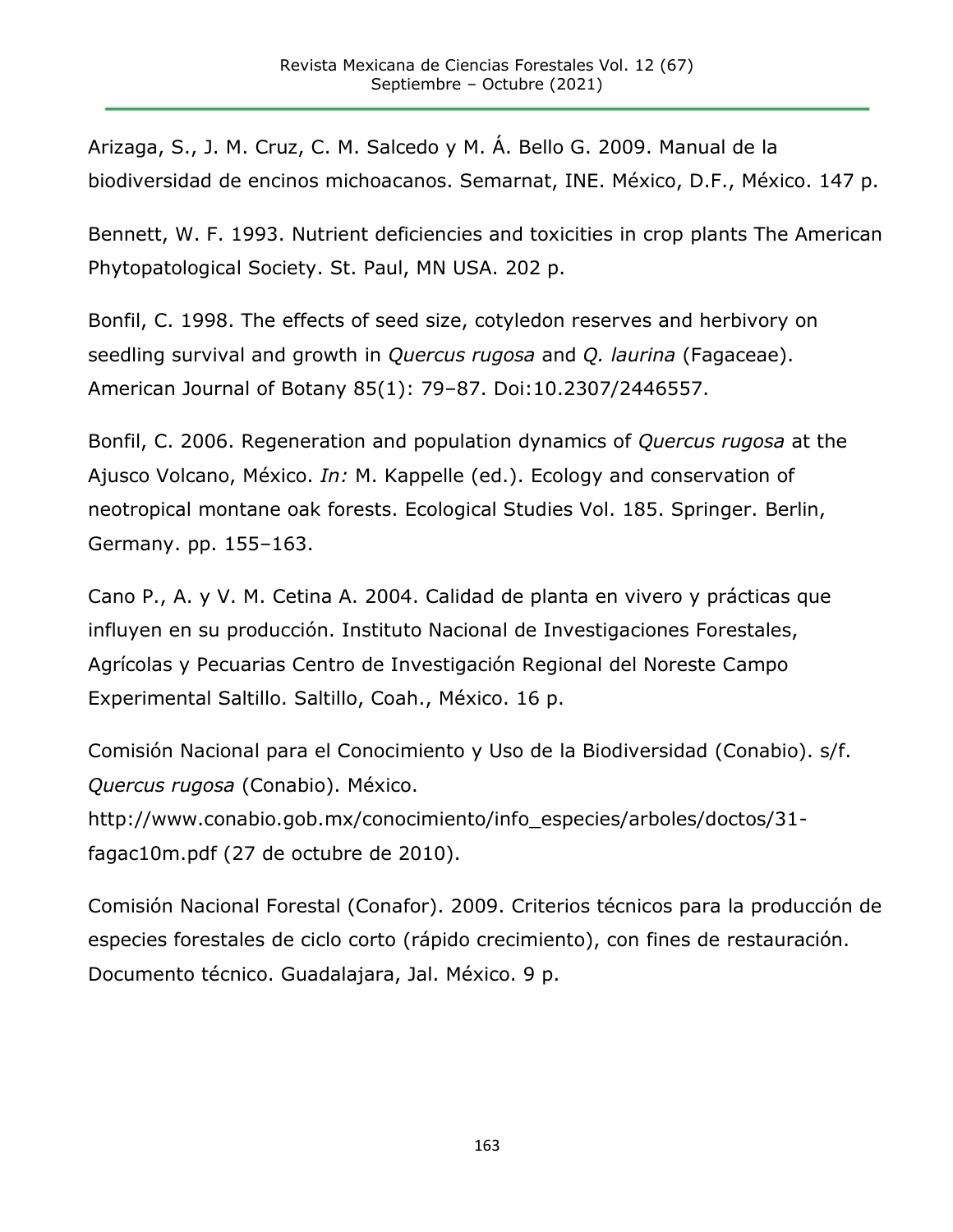Cortina, J., A. Valdecantos, J. P. Seva, A. Vilagrosa, J. Bellot y V. R. Vallejo. 1997. Relación tamaño-supervivencia en plantones de especies arbustivas y arbóreas mediterráneas producidos en vivero*. In:* Actas del II Congreso Forestal Español. Pamplona, España. pp. 159-164.

del Campo, A. D., R. M. Navarro and C. J. Ceacero. 2010. Seedling quality and field performance of commercial stocklots of containerized holm oak (*Quercus ilex*) in Mediterranean Spain: an approach for establishing a quality standard. New Forests 39(1): 19. [Doi: 10.1007/s11056-009-9152-9.](https://doi.org/10.1007/s11056-009-9152-9)

Escobar-Alonso, S. y D. A. Rodríguez T. 2019. Estado del arte en la investigación sobre calidad de planta del género *Pinus* en México. Revista Mexicana de Ciencias Forestales 10(55): 4-38. Doi: 10.29298/rmcf.v10i55.558.

García, E. 1973. Modificaciones al sistema de clasificación climática de Köppen: para adaptarlo a la República Mexicana. Instituto de Geografía. UNAM. México, D. F., México. 246 p.

Landis, T. D., R. W. Tinus, S. E. McDonald and J. P. Barnett. 1989. Seedling nutrition and irrigation. Vol. 4. The container tree nursery manual. Agriculture Handbook 674. US Department of Agriculture, Forest Service. Washington, DC USA. 119 p.

Landis, T. D., R. K. Dumroese and D. L. Haase. 2010. The Container tree nursery manual. Vol. 7. Seedling processing, storage, and outplanting Agricultural Handbook 674. U. S. Department of Agriculture Forest Service. Washington, DC. USA. 200 p.

McCreary, D. D. 2009. Regenerating rangeland oaks in California. University of California. Agricultural & Natural Resources Publication 21601e. Oakland, CA USA. 62 p.

Ortega L., U., D. de O. Kindelman, A. Hevia. C., E. Álvarez R. y J. Majada G. 2006. Control de calidad de planta forestal. Boletín informativo de SERIDA. Tecnología Agroalimentaria No.3. http://www.serida.org/publicacionesdetalle.php?id=01521 (31 de agosto de 2013).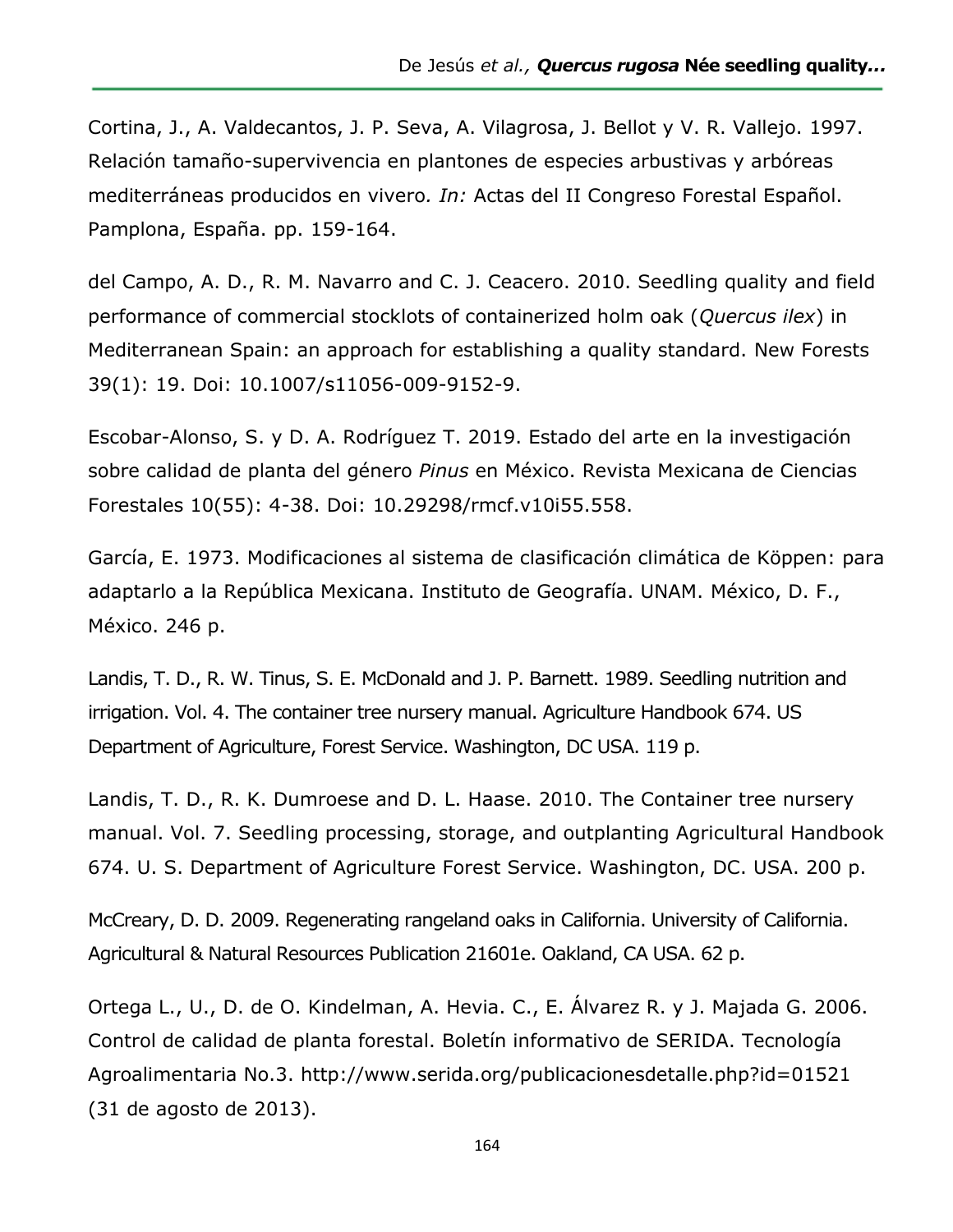Pinchot, C. C., T. J. Hall, A. M., Saxton, S. E. Schlarbaum and J. K. Bailey. 2018. Effects of seedling quality and family on performance of Northern red oak seedlings on a xeric upland site. Forests 9(351): 1-18. Doi:10.3390/f9060351.

Prieto R., J. A., G. Vera G. y E. Merlín B. 2003. Factores que influyen en la calidad de brinzales y criterios para su evaluación en vivero. Folleto Técnico No. 12. Campo Experimental Valle del Guadiana. INIFAP-SAGARPA. Durango, Dgo., México. 24 p.

Prieto R., J. A., J. L. García R., J. M. Mejía B., A. S. Huchín y J. L. Aguilar V. 2009. Producción de planta del género *Pinus* en vivero en clima templado frío. Publicación Especial No. 28. Campo Experimental Valle del Guadiana INIFAP-SAGARPA. Durango, Dgo. México. 48 p.

Ramírez C., A. y D. A. Rodríguez T. 2004. Efecto de la calidad de planta, exposición y micrositio en una plantación de *Quercus rugosa*. Revista Chapingo. Serie Ciencias Forestales y del Ambiente 10(1): 5-11.

https://www.redalyc.org/articulo.oa?id=62910101&idp=1&cid=269762 (11 de noviembre 2020).

Rodríguez T., D. A. 2008. Indicadores de calidad de planta forestal. Mundi Prensa-UACH. México, D.F., México. 156 p.

Ruano M., J. R. 2003. Viveros Forestales: Manual de cultivos y proyectos. Mundi Prensa. Madrid, España. 281 p.

Rueda, S., A., J. de D. Benavides S., J. A. Prieto R., J. T. Sáenz R., G. Orozco G. y A. Molina C. 2012. Calidad de planta producida en los viveros forestales de Jalisco. Revista Mexicana de Ciencias Forestales 3(14): 69-82. Doi: 10.29298/rmcf.v3i14.475.

Rzedowski, J. 2006. Vegetación de México. Limusa. México. <https://www.biodiversidad.gob.mx/publicaciones/librosDig/pdf/VegetacionMxCont.pdf> (10 de noviembre de 2020).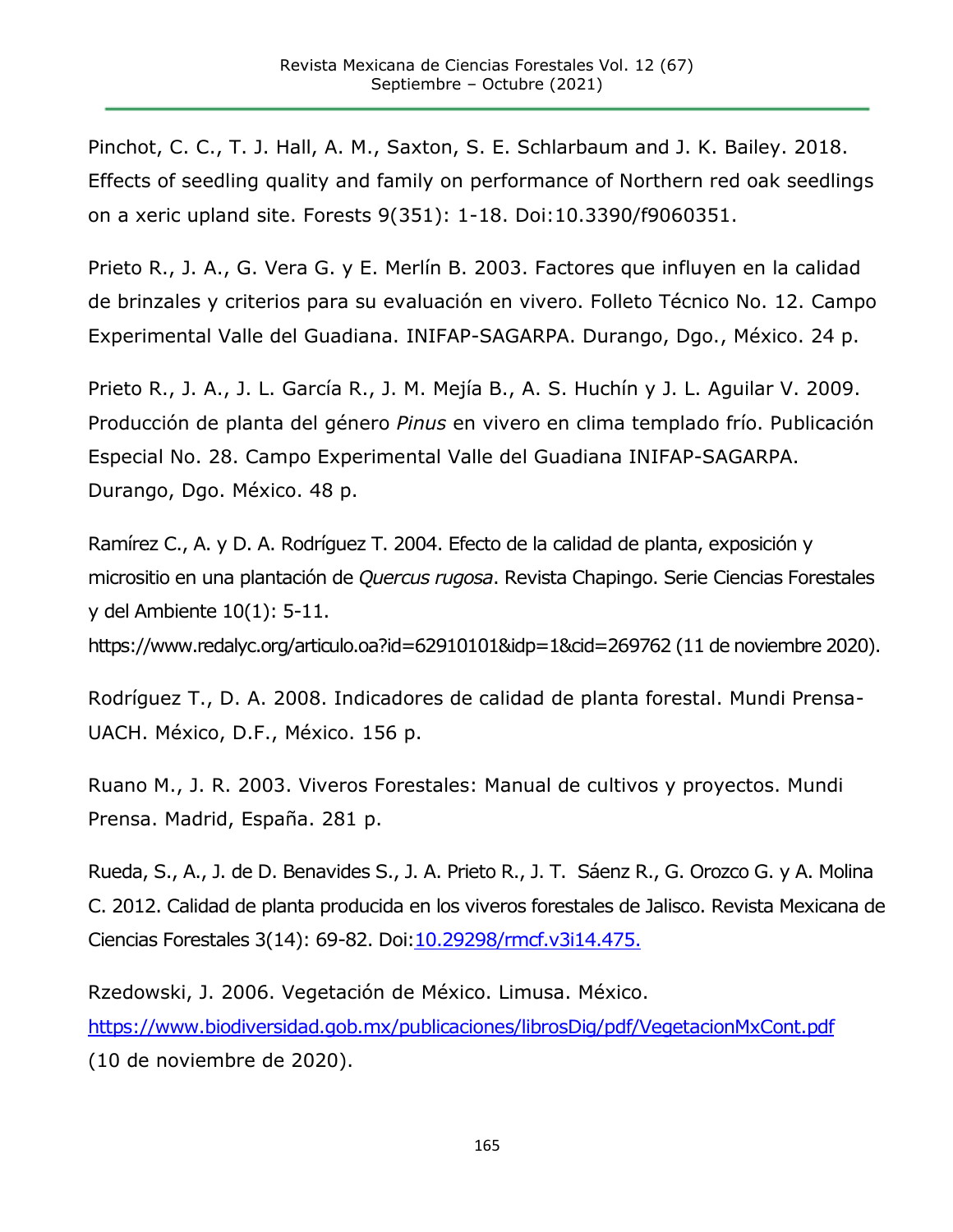Sáenz R., J. T., H. J. Muñoz F., F. Villaseñor R., J. A. Prieto R. y A. Rueda S. 2010. Calidad de planta en viveros forestales de clima templado en Michoacán. Folleto Técnico No. 12. SAGARPA-INIFAP-CIRPAC-Campo Experimental Uruapan. Uruapan, Mich., México. 50 p.

Santiago O., T., V. Sánchez M., R. Monroy C. y G. García S. 2007. Manual de producción de especies forestales tropicales en contenedor. INFAP-CIRGOC. Campo Experimental El Palmar. Folleto Técnico No. 44. Tezonapa, Ver., México. 73 p.

Statistical Analysis System Institute (SAS). 2002. SAS Program V. 9.0. SAS Institute. Cary, N.C.USA. n/p.

Thompson, B. E. 1985. Seedling morphological evaluation. What you can tell by looking. *In*: Duryea, M. L. (ed.). Evaluating seedling quality: principles, procedures, and predictive abilities of major tests. Oregon State University. Corvallis, OR USA. pp. 59-71.

Universidad Autónoma Chapingo (UACH)-Secretaría de Medio Ambiente, Recursos Naturales y Pesca (Semarnap). 1999. Atlas forestal de México. México, D.F., México. 101 p.

Van den Driessche, R. 1984. Seedling spacing in the nursery in relation to growth, yield, and performance of stock. The Forestry Chronicle 60: 345-356. [Doi:10.5558/tfc60345-6.](https://doi.org/10.5558/tfc60345-6)

Vázquez Y., C., M. A. Batis, S. M. I. Alcocer, D. M. Gual y D. C. Sánchez. 1999. Árboles y arbustos nativos potencialmente valiosas para la restauración ecológica y la Reforestación Instituto de Ecología, UNAM–Conabio. México, D.F., México. 266 p.

Villar, R., J. Ruiz R., J. L. Quero, H. Poorter, F. Valladares y T. Marañón. 2004. Tasas de crecimiento en especies leñosas: aspectos funcionales e implicaciones ecológicas. *In:* Valladares, F.(ed.) 2004. Ecología del bosque mediterráneo en un mundo cambiante. Ministerio de Medio Ambiente, EGRAF, S. A., Madrid, España. pp. 191-227.

http://www.ugr.es/~rnm220/ingles/PDF/Cap7BosqMed.pdf (30 de agosto de 2013).